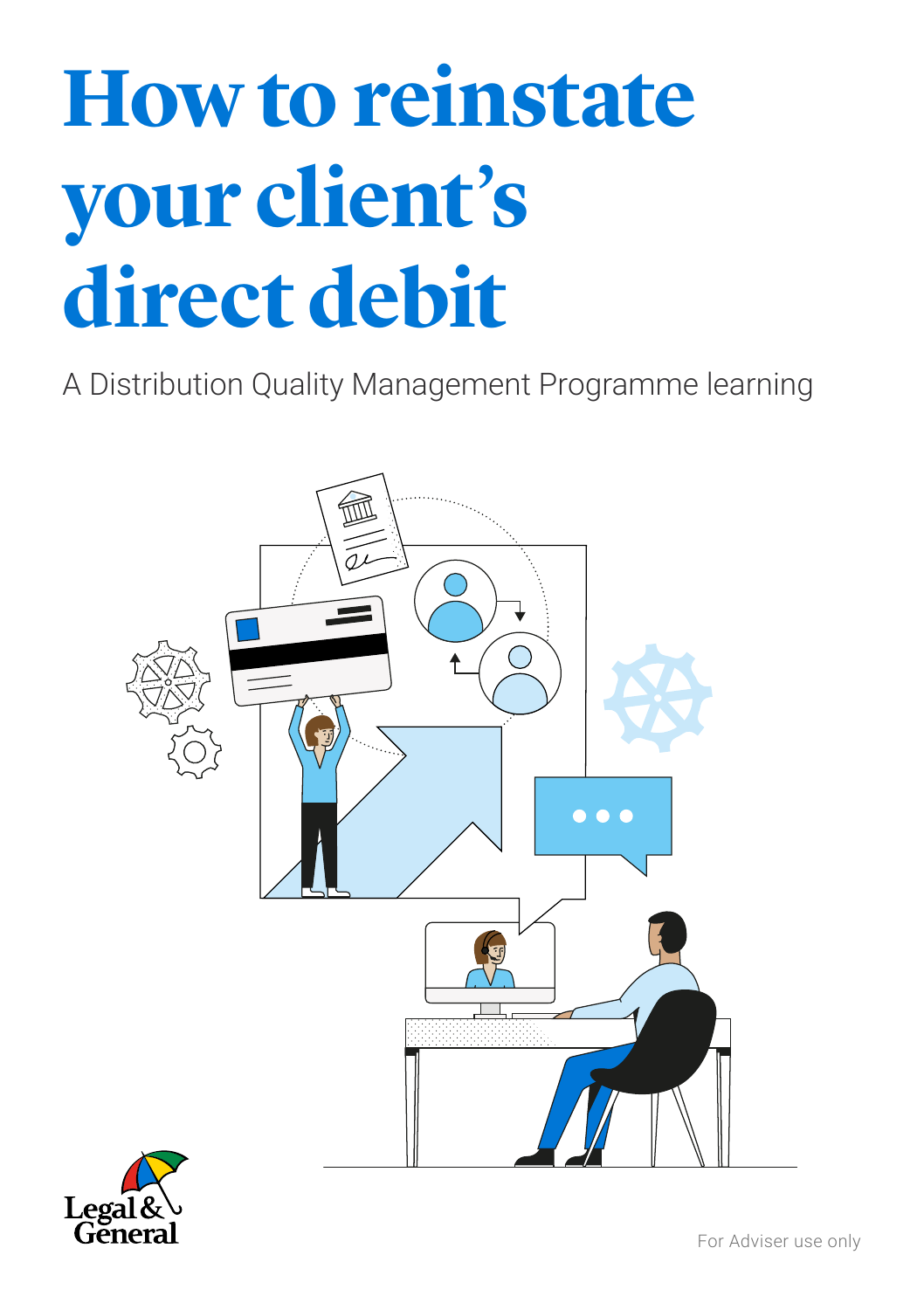Save your client's protection and your commission with our simple direct debit reinstatement process.



## **What happens if your client misses a payment?**

We'll write to your client and let them know their protection is at risk. We'll also send you and/ or your administrator an email letting you know. This email will only contain the policy number and customer name.

## **Keep track of at-risk policies with OLP Connect**

To view the customer's payment situation, you will need to log in to OLPC and search the customer's details in Existing Business Agent Hub. Here you will be able to view:

- How many times the Direct Debit has bounced
- The amount of premiums outstanding on the policy
- If we have cancelled the policy (this will only happen after 90 days from the first missed premium and not their policy anniversary date)
- If the payment method has been reinstated, how and when
- If any arrears have been paid, how payment was made, and for how much



## **Get in touch with your client**

Your client might have cancelled their direct debit because they've forgotten the benefits of their policy. It's important to find out whether this is the reason and remind them about the value of their policy to them and their family.



#### **When can you reinstate your client's direct debit**

We've made it simple to reinstate your client's direct debit. If your client is within the 60-day grace period for missed payments, you can either reinstate it on their bealf as long as there is no money owing on the account, or they can do it themselves.

If your client reinstates their payments before the end of the 60 day grace period, their premium will remain the same and no further medical or lifestyle questions will be asked.

This grace period means they will remain covered by their policy for 60 days from the first missed premium.

If the missed payment is over 60 days, they'll need to complete and return a Declaration of Health form to us.

#### **When will a policy be cancelled?**

**at risk At this point, you'll need to requote a 90 days** after the first missed premium and the point, you'll need to requote a **g** 

**180 days** if the policy is in trust

new policy for your client, including any lifestyle changes or new medical issues since they took out their original policy.